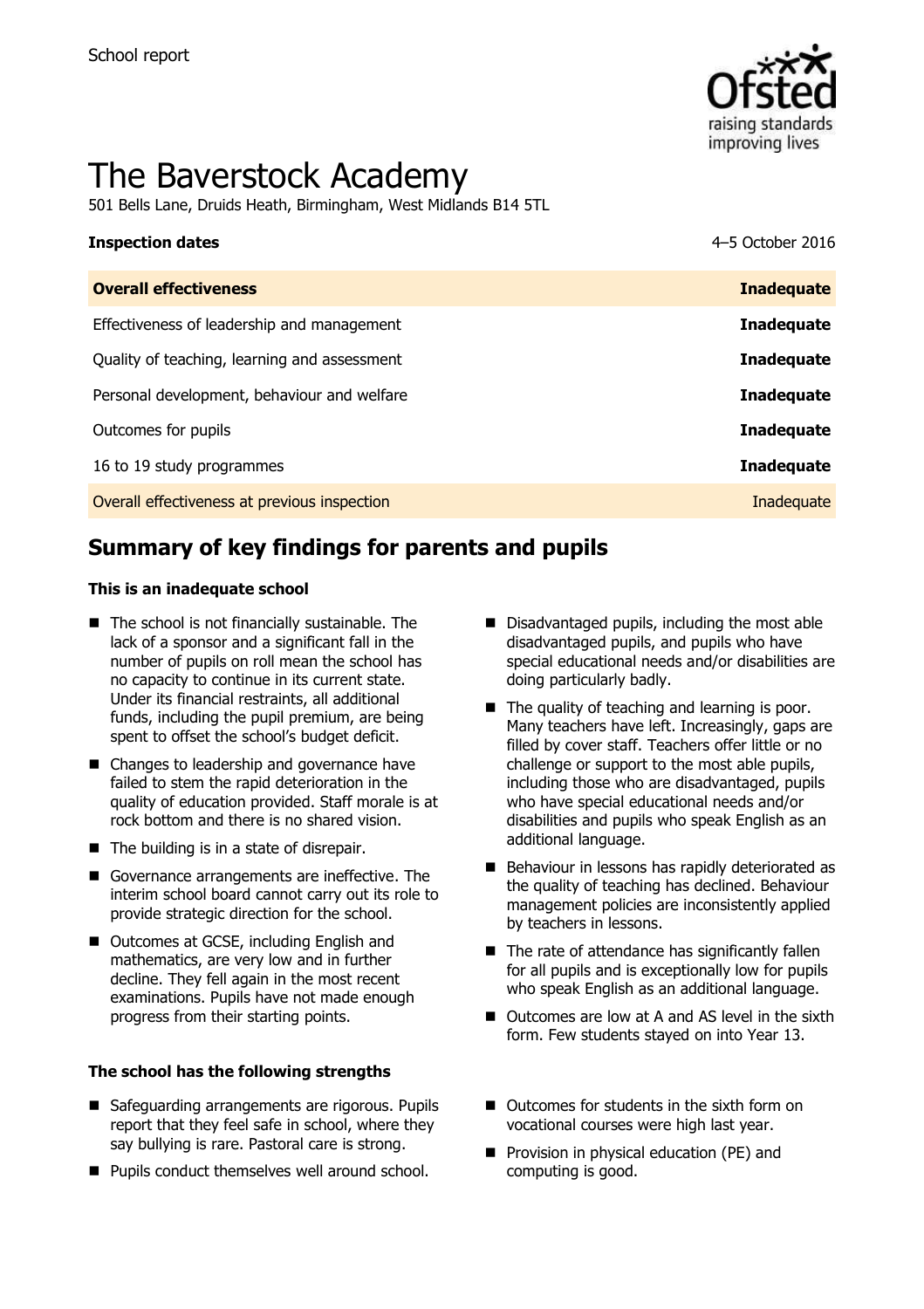

## **Full report**

In accordance with section 44(1) of the Education Act 2005, Her Majesty's Chief Inspector is of the opinion that this school requires special measures because it is failing to give its pupils an acceptable standard of education and the persons responsible for leading, managing or governing the school are not demonstrating the capacity to secure the necessary improvement in the school.

### **What does the school need to do to improve further?**

- With urgency, leaders need to work with the relevant agencies to ensure that a permanent structural solution is found for the school in order to:
	- secure the financial future for the school
	- take the strategic decisions concerning the future leadership and governance arrangements of the school
	- ensure that there is effective leadership at all levels, including for each subject taught and for special educational needs, English as an additional language, mostable and disadvantaged pupils
	- appoint high-quality and well-trained teaching and support staff
	- refurbish the building.
- Improve the quality of teaching and learning by ensuring that:
	- teachers' planning takes account of pupils' starting points and previous learning
	- activities engage and stimulate pupils' interest and are relevant to their needs
	- teachers are well trained to provide the appropriate challenge for most-able pupils (including those who are also disadvantaged) and meet the needs of pupils who have special educational needs and/or disabilities and those who speak English as an additional language
	- teachers apply the behaviour policy in lessons rigorously, fairly and consistently.
- Raise outcomes for all pupils, including those who are most able, disadvantaged, have special educational needs and/or disabilities or speak English as an additional language, by ensuring that leaders at all levels:
	- are united in their drive and ambition to raise standards for pupils in the main school and students in the sixth form
	- set high expectations of teachers and pupils in order to create a positive ethos for learning in lessons
	- hold teachers more closely to account for outcomes for different groups of pupils
	- spend additional funding appropriately and target it effectively at those for whom it is intended
	- promote regular attendance for pupils effectively, especially for those who speak English as an additional language.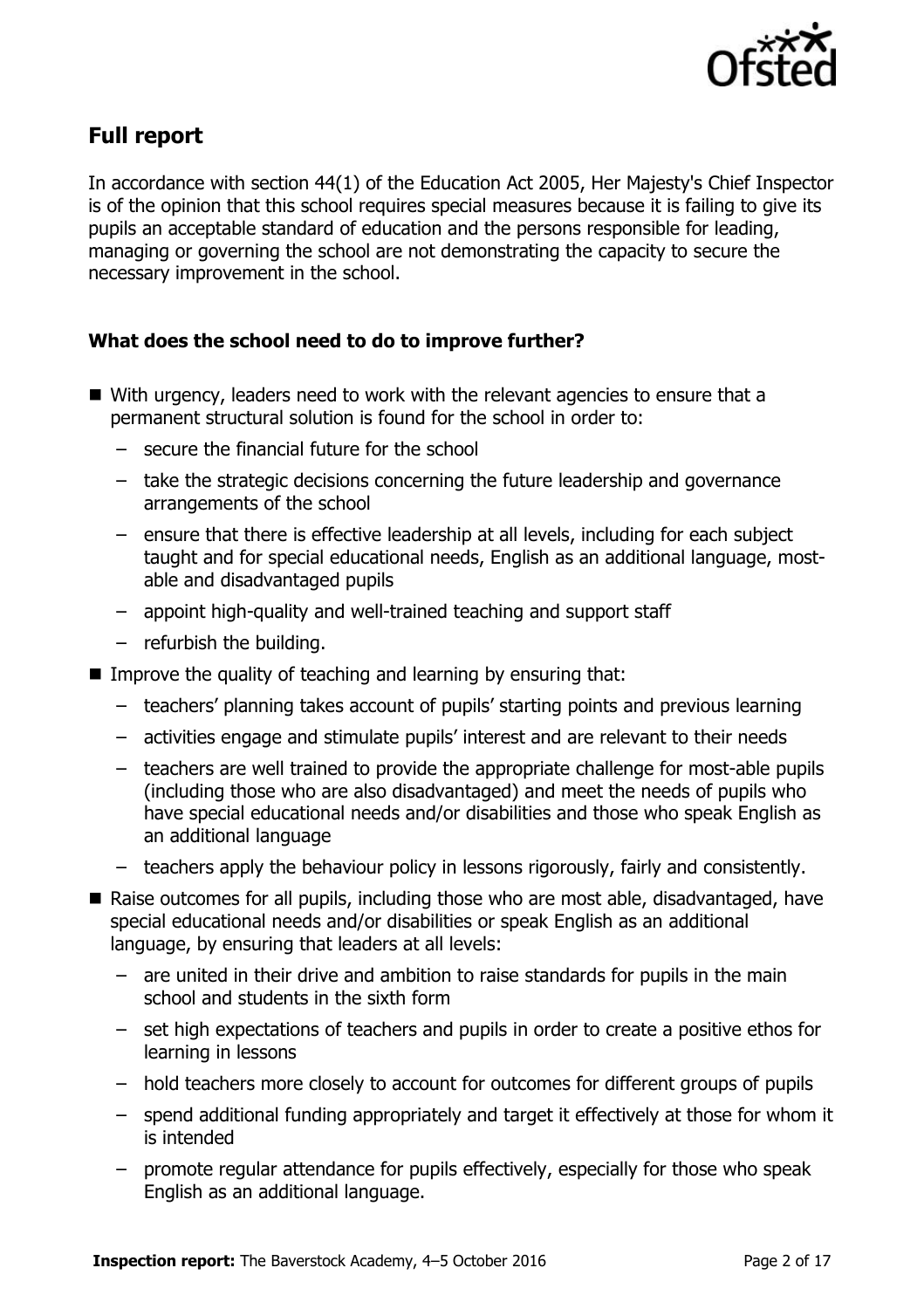

An external review of governance and an external review of the school's use of the pupil premium should be undertaken once the future of the school has been determined in order to assess how these aspects of leadership and management may be improved.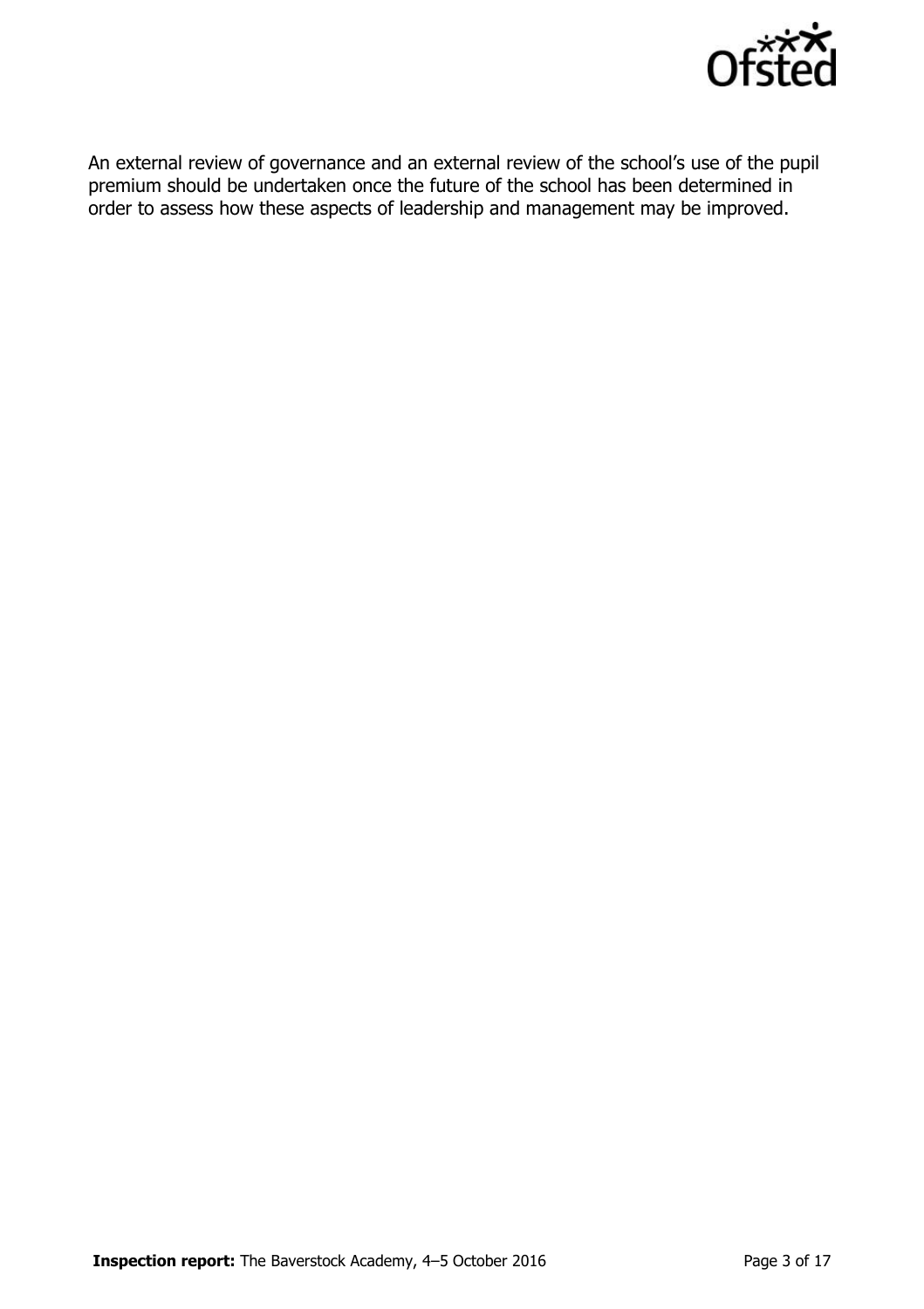

# **Inspection judgements**

### **Effectiveness of leadership and management Inadequate**

- Leaders have been unable to arrest the decline in outcomes, teaching and behaviour that have continued since the school was last inspected. In his brutally honest report to the interim school board, the recently appointed interim executive principal was under no illusions about the weaknesses of the school and the challenges it faces.
- Both the previous and current interim executive principal and governors have been unable to take the long-term strategic decisions required. This is because of the uncertainty caused by the failure to secure a sponsor for the school, the unresolved ongoing absence of the principal, the growing financial debt and the current restrictions to the spending of public money because of previous financial mismanagement. Leaders have been firefighting to ensure that the school remains open and that staff are paid. There is no capacity to improve.
- A number of subject leaders and teachers have left and many of those who remain are demoralised and looking to their future elsewhere. Senior leaders are not united in ambition and purpose to raise standards and have differing views of the future direction of the school. Expectations of teachers are low.
- The building is in a dilapidated condition and in urgent need of repair. It has suffered from a chronic lack of investment for some considerable time, despite its conversion to academy status in 2013. It is a poor environment in which to promote a positive ethos for learning.
- Senior and middle leaders' monitoring of pupils' progress has been ineffective in ensuring that pupils do as well as they can from their starting points. Targets for pupils' outcomes have been inaccurate in a wide range of subjects, resulting in unrealistic expectations. Teachers are not sufficiently held to account for outcomes for different groups of pupils in their classes.
- Senior and middle leaders have an overgenerous view of the quality of teaching. In addition, they do not consistently give accurate feedback so that teachers know how they can improve.
- Subject leaders, particularly in mathematics, science and English, have been distracted too often in setting work for supply and cover teachers. In some instances, they have had to take on additional classes themselves, at the expense of carrying out their strategic role to monitor teaching.
- The school does not meet its statutory requirement to have a pupil premium strategy in place by September 2016. Funding intended for specific pupils or groups of pupils, including the pupil premium, Year 7 catch-up literacy and numeracy funding and special educational needs (SEN) support funding, has been diverted to prop up the overall budget. Consequently, pupils are not getting the additional support and provision to which they are entitled and their outcomes are inadequate.
- The narrowing curriculum and inadequate teaching mean there is a lack of challenge for the most able pupils, including those who are disadvantaged. There are isolated examples of pupils and former pupils who have gone on to succeed against the odds, and a small proportion have achieved the highest possible grades, but in too many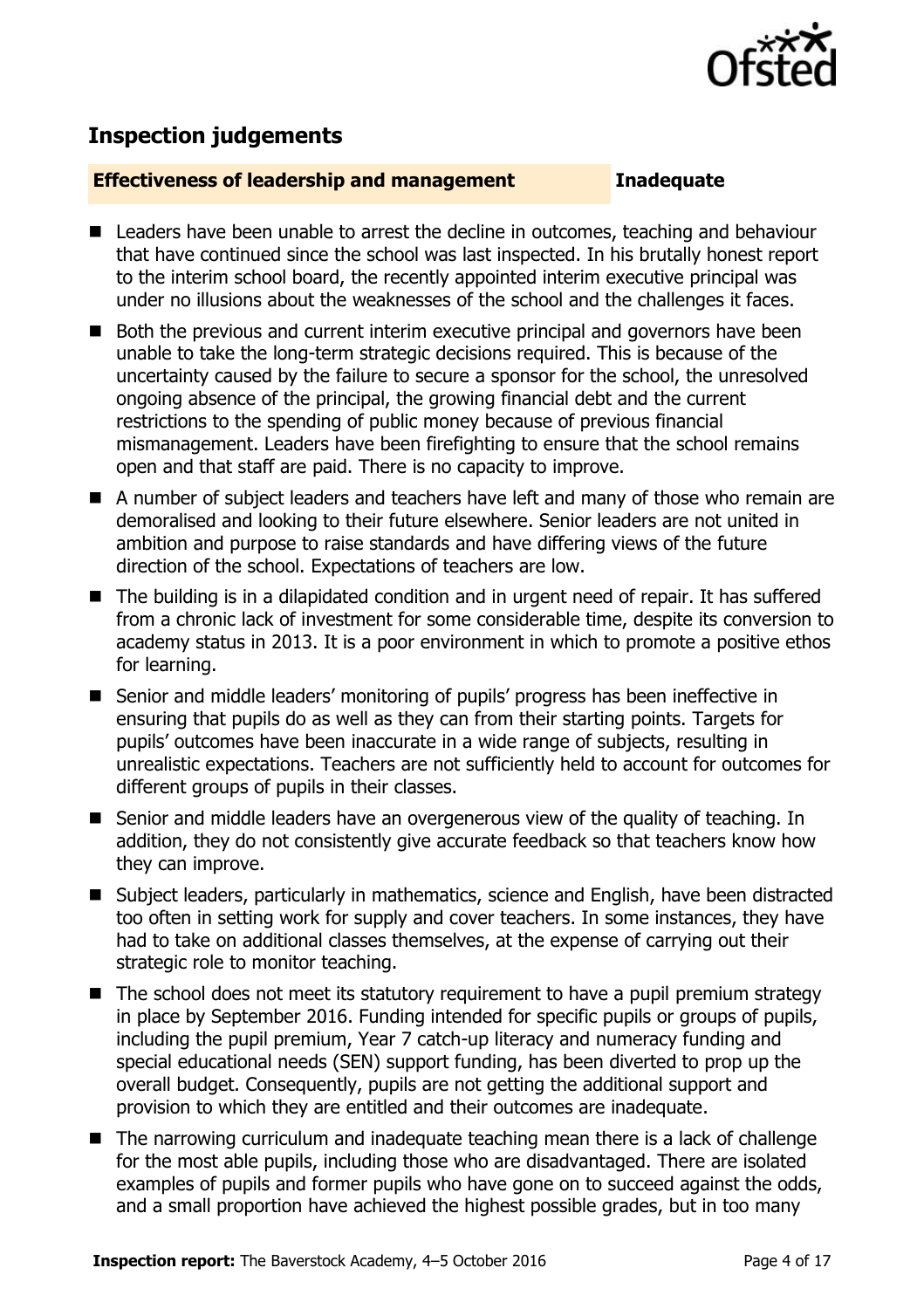

instances they are left treading water, unchallenged and bored by easy learning.

- The range of extra-curricular opportunities is limited, although there are additional activities in art, PE and music. No pupils receive instrumental lessons in music, although there are opportunities to be part of a band. The all-weather pitch is used extensively for sport by pupils from 8.00am onwards every day and contributes to the effectiveness of PE provision in school.
- Careers advice is limited in its effectiveness. Older pupils reported that, in their view, it is not strong. There are few choices for them. If they join school late in key stage 4, they cannot necessarily get their chosen subject options in Years 10 and 11. If these options are full, they may be placed against their will in unfamiliar, unpopular or more difficult subjects where there is space and where they may have little chance of achieving.
- Some most-able pupils reported they were prevented from taking option choices at GCSE, such as dance, which were perceived by their teachers as too easy for them, even when they needed the subject for their intended career choice or where they had a passionate interest in the subject.
- Other pupils' life chances have been reduced by the removal of some vocational courses altogether. The curriculum has been narrowed to a more academic-only focus on courses and subjects that will count towards the school's progress-measure indicator. This is impacting adversely on pupils' development and progress.
- Leadership of SEN is inadequate. The school does not meet its statutory duties to have an up-to-date policy and a separate SEN information report in place. Support plans for pupils are ineffective. Staffing resources to support targeted pupils are insufficient and there is a lack of training for teachers. Progress of pupils who have special educational needs and/or disabilities is well below national expectations.
- There is a lack of specialist provision to lead the school's work in improving outcomes for pupils who speak English as an additional language. Teachers are insufficiently trained to meet the needs of either new arrivals or more advanced bilingual learners.
- **Performance management systems for teachers and additional adults are** underdeveloped. Some leaders are not clear who has responsibility for the performance of additional support staff who are attached to subject departments.
- The school has liaised closely with representatives from the 'Save Baverstock' campaign, some of whom are parents. Campaigners have welcomed the engagement and openness of the current interim executive principal. Parents have been keen to fundraise to support the school. Attempts to engage with parents on improving attendance have failed to stem the continued decline in the proportion of pupils who attend regularly.
- An interpreter has been recruited by the school in order to foster relationships with Eastern European parents. The school has now stopped trying to actively recruit new arrivals to the UK who live outside of the school's catchment area. Although its number on roll is falling, the school recognises that it does not have the resources or expertise to meet the needs of new arrivals and that the costs of travel across the city place an unreasonable additional financial burden on parents.
- Baverstock had begun to re-engage with the Birmingham Education Partnership under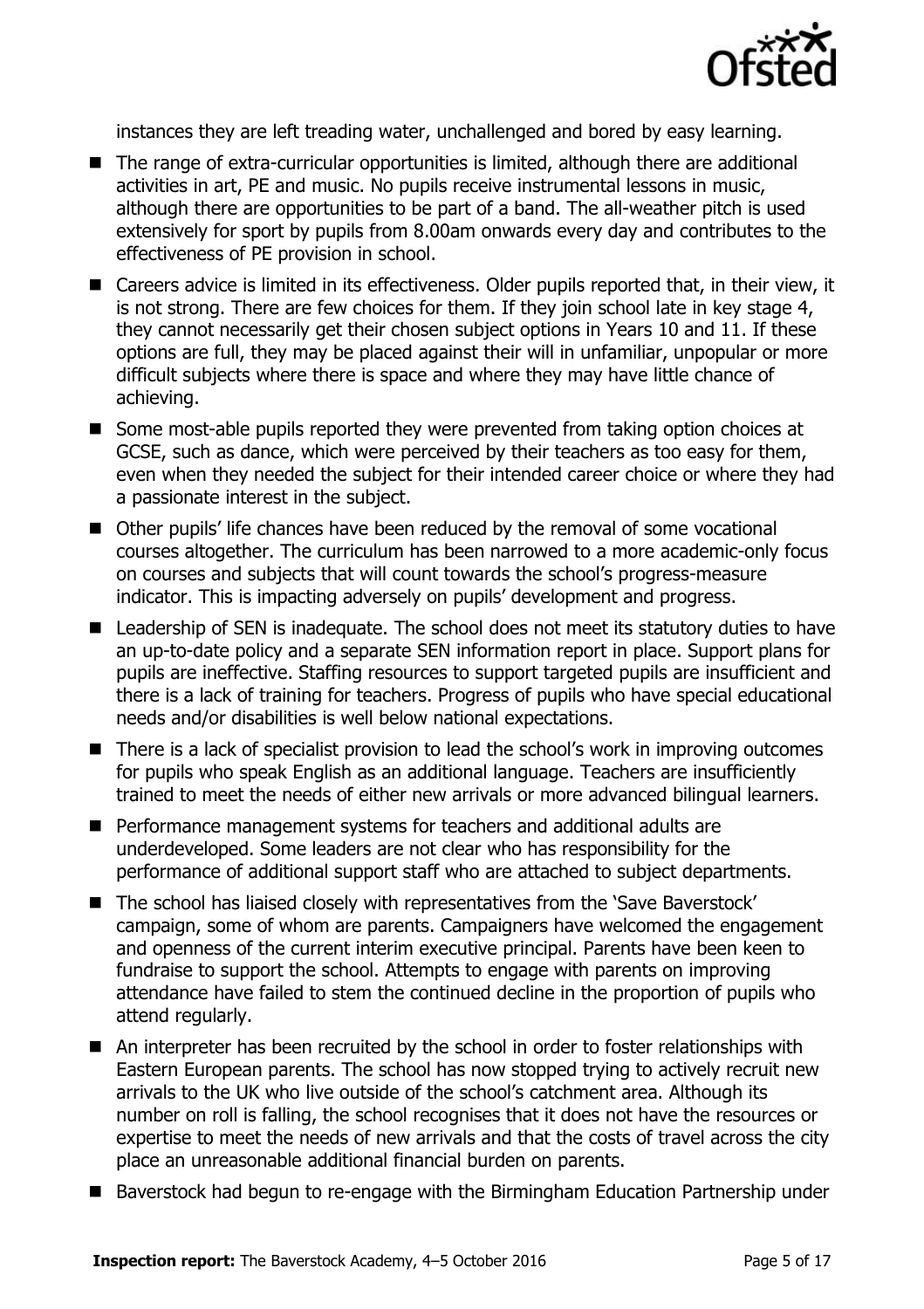

the leadership of the previous interim executive principal, but it has been restrained by its financial resources from developing this further. External support, therefore, remains at an early stage of development. There are plans for training with local successful schools on progress and attainment, differentiation, sharing practice and diminishing differences for groups. There are also plans to work with a Liverpool school on the curriculum.

- Pastoral leadership and support for pupils who are potentially at risk are strengths of the school. Leaders' work on knife crime and cyber bullying through assemblies and the curriculum, for example, have ensured that Baverstock is a safe haven for pupils.
- The school has an effective programme in place to promote British values through assemblies, curriculum subjects and curriculum 'drop down' days. Year 11 pupils have visited their local MP as part of their citizenship programme to raise their awareness of democracy and the rule of law.
- The promotion of pupils' spiritual, moral, social and cultural development has a number of strengths, including opportunities to celebrate festivals and consideration of ethical issues through the curriculum. However, leaders' monitoring of how well tutors promote these aspects in form time has been limited.
- Inspectors strongly recommend that the school should not seek to appoint newly qualified teachers.

### **Governance of the school**

- The interim academy board (IAB) has been constrained from taking the strategic decisions required by its financial situation, the lack of a decision over a sponsor and by its ties to the Learn, Engage, Achieve, Progress (LEAP) Academy Trust, which is still the decision-making body within the school. Members of the board are highly skilled, experienced and dedicated but ultimately powerless and lacking the authority, which rests with the trust. They recognise the school is not viable in its current state. According to the chair, 'It is like trying to do emergency surgery with a first aid kit.'
- Relationships between the IAB and the trust are fraught and lines of responsibility are not clear. Although the IAB anticipated it would have full delegated powers concerning almost all aspects of the strategic direction of the school, in practice this has not happened as it is a committee of the trust.
- Governors are aware they are not meeting their requirements regarding additional funding such as pupil premium and catch-up premium, but are under financial pressure to address the school's deficit.
- Governors have not fulfilled their duties effectively to ensure that there is effective performance management of staff.
- Governors have not checked whether the school is meeting its statutory requirements on what academies should publish on their website.
- The trust has not resolved the issue of the ongoing absence of the principal.
- Governors ensure that the school is meeting its safeguarding requirements.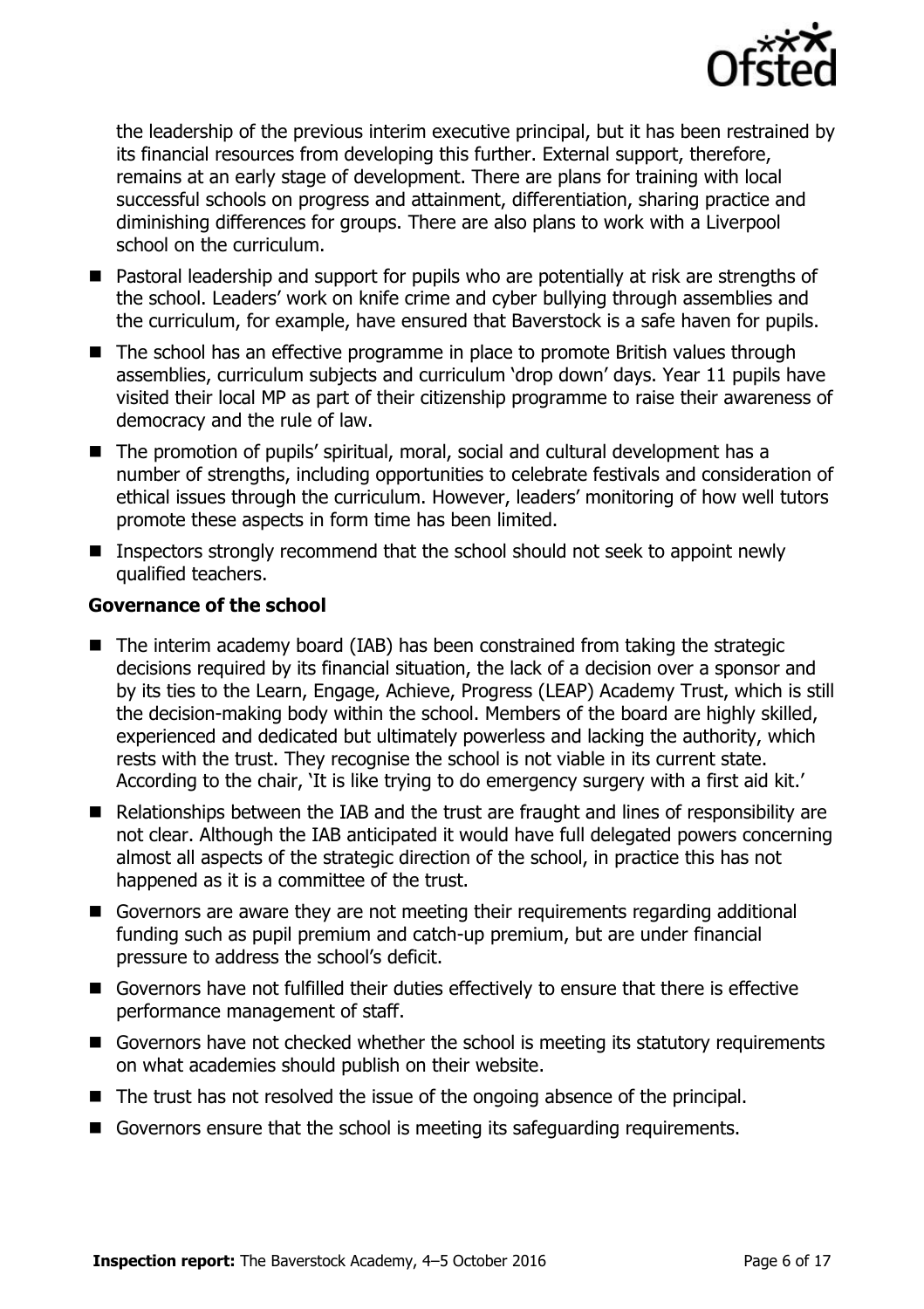

### **Safeguarding**

■ The arrangements for safeguarding are effective. Well-trained leaders carry out their role conscientiously and thoroughly. They promote a culture of safeguarding by ensuring that all staff at all levels are well trained, updated and know what do in potential situations of risk. Case studies show where the school has acted appropriately to respond to isolated incidents of reported political or religious extremism, radicalisation or inappropriate behaviour. Despite the low-level disruptive behaviour seen too often in the classroom, pupils reported that they feel safe and secure. They said there was hardly any bullying in school.

### **Quality of teaching, learning and assessment Inadequate**

- Lessons are too often poorly planned and take little or no account of pupils' starting points or previous learning. This leads to all pupils receiving the same level of work and does not go on to build extensions for the most able or reinforcement for those who do not fully understand.
- Most-able disadvantaged pupils are not receiving an appropriate level of challenge. The lack of funds for additional materials means they go without the key resources they need to support their learning. Work in many higher-ability sets, including in mathematics and science, is too easy for them. In too many lessons, pupils with considerable knowledge of the topic are set the same level of work as others who have little previous knowledge of the lesson content.
- Pupils become disengaged by the lack of challenge or because they do not understand the work. Boring lessons, where the same menial task is rehearsed over and over again, also lead to pupils switching off.
- **Pupils have continued to complain about the volume of cover teaching as well as the** quality. They were also concerned about the variable quality of regular teaching, especially teachers' inconsistency in applying the behaviour policy. At the time of the inspection visit, there were six supply teachers in English and mathematics alone.
- Teachers have little understanding or training to meet the needs of pupils who have special educational needs and/or disabilities. There are support plans in place for the pupils but there is little evidence that they are used effectively, monitored or reviewed. Many pupils do not receive the additional support to which they are entitled, as the money has been spent on trying to reduce the school's budget deficit.
- Occasionally, there is a teaching assistant on hand to help pupils when they are struggling with work or have become demotivated. Where there is additional support for most-able pupils, it is not deployed effectively by teachers.
- There are no effective strategies to support pupils who speak English as an additional language. Where pupils are placed disproportionately together in lower sets, teaching is routinely at its weakest and there are few opportunities to hear good spoken English from other pupils.
- Expectations of behaviour are not high enough. Teachers accept calling out too readily and allow inappropriate, overfamiliar comments to be shouted out as well. By not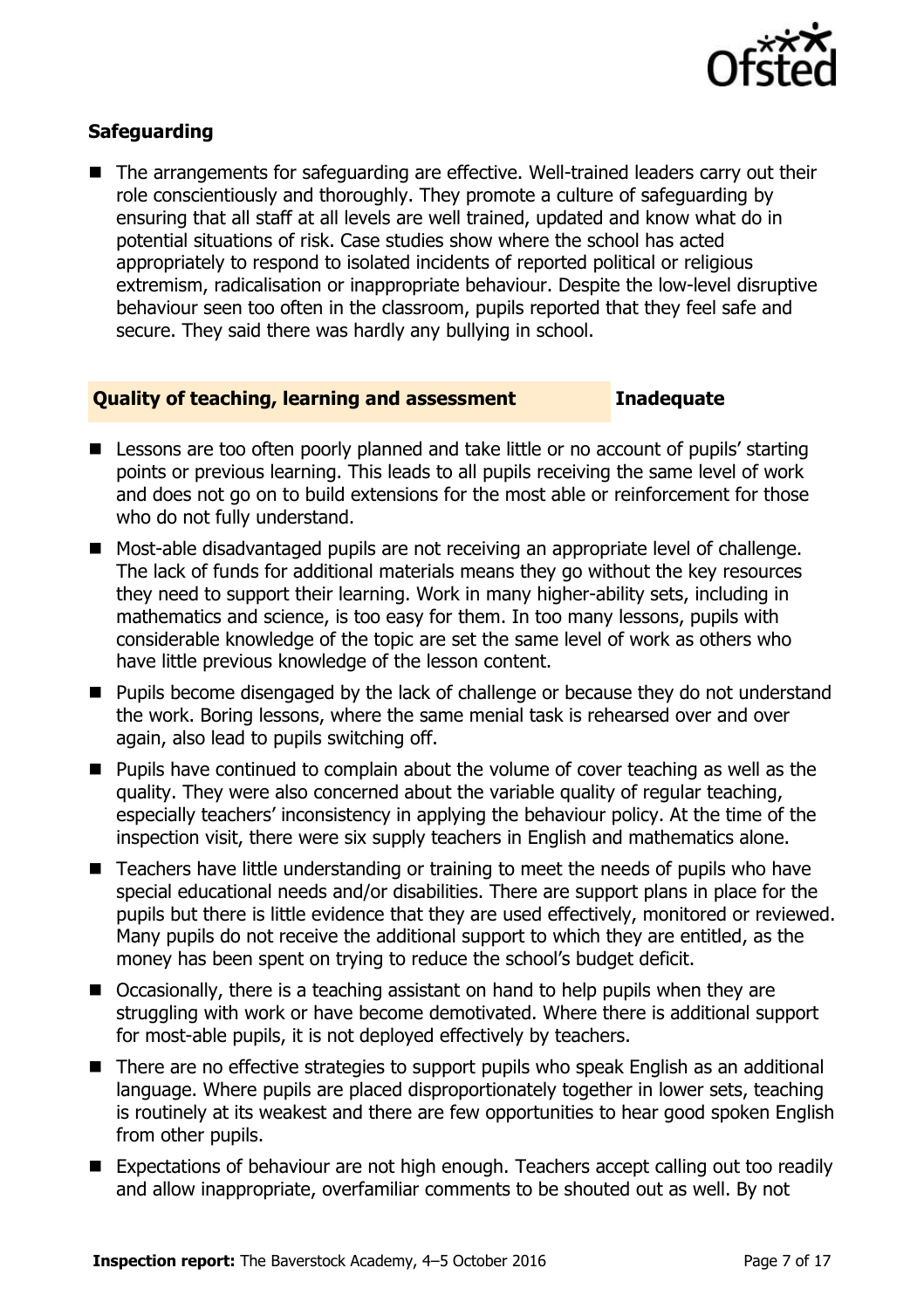

challenging incidents of low-level disruption quickly enough, these are allowed to persist and interrupt the learning of others.

- In too many lessons, one or two boys rule the roost and are allowed to answer the questions, while others waiting patiently with their hands up are ignored. At times, teachers disregard or do not hear derogatory language spoken to them or to other pupils.
- Teachers do not use the behaviour code fairly or consistently or they take too long to apply it. Some pupils are allowed to get away with unacceptable behaviour, while others, who are more compliant, are picked up for more minor offences, such as daydreaming or fiddling with a pen.
- Teachers' subject knowledge is highly variable. Mathematics and science departments have struggled to recruit specialist teachers and there are no permanent specialist history teachers on the staff.
- **Teachers' targets for pupils are unrealistically high. Too many pupils have A and**  $A^*$ targets for GCSE which they have little prospect of achieving.
- There is some evidence in pupils' books of the positive impact of the marking policy. In mathematics, for example, pupils respond to written feedback.
- **Pupils want to learn. In isolated examples seen in music, computing and English and** throughout PE they thrive when they are set appropriately challenging and relevant work. In discussions with pupils, they said how they want to do well but are dissatisfied with ineffective teaching and the endless number of supply and cover lessons.

### **Personal development, behaviour and welfare Inadequate**

### **Personal development and welfare**

- The school's work to promote pupils' personal development and welfare is inadequate. Most pupils lack the confidence to speak up in lessons and those who do are typically overfamiliar with teachers. Girls and pupils from minority ethnic groups are more reticent about contributing to discussions.
- Work in pupils' books is invariably scruffy and unfinished and indicates that pupils have become disengaged and lack resilience. The previous interim executive principal took on the challenge of improving pupils' appearance by setting higher expectations of dress and conduct. This was met with some resistance by older pupils and parents.
- **Pupils expressed negative views about their learning because they are dissatisfied with** the quality of education they receive. Pupils have become disengaged and responded by either taking part in low-level disruption or voting with their feet and not attending school regularly.
- **Pupils spoken to said that careers advice was limited, especially in key stage 4 and in** the sixth form.
- Pupils from a range of different backgrounds reported that they felt safe and secure in school and that bullying and name-calling were rare. A group of pupils from Romania, who speak English as an additional language, said they were happy and well settled in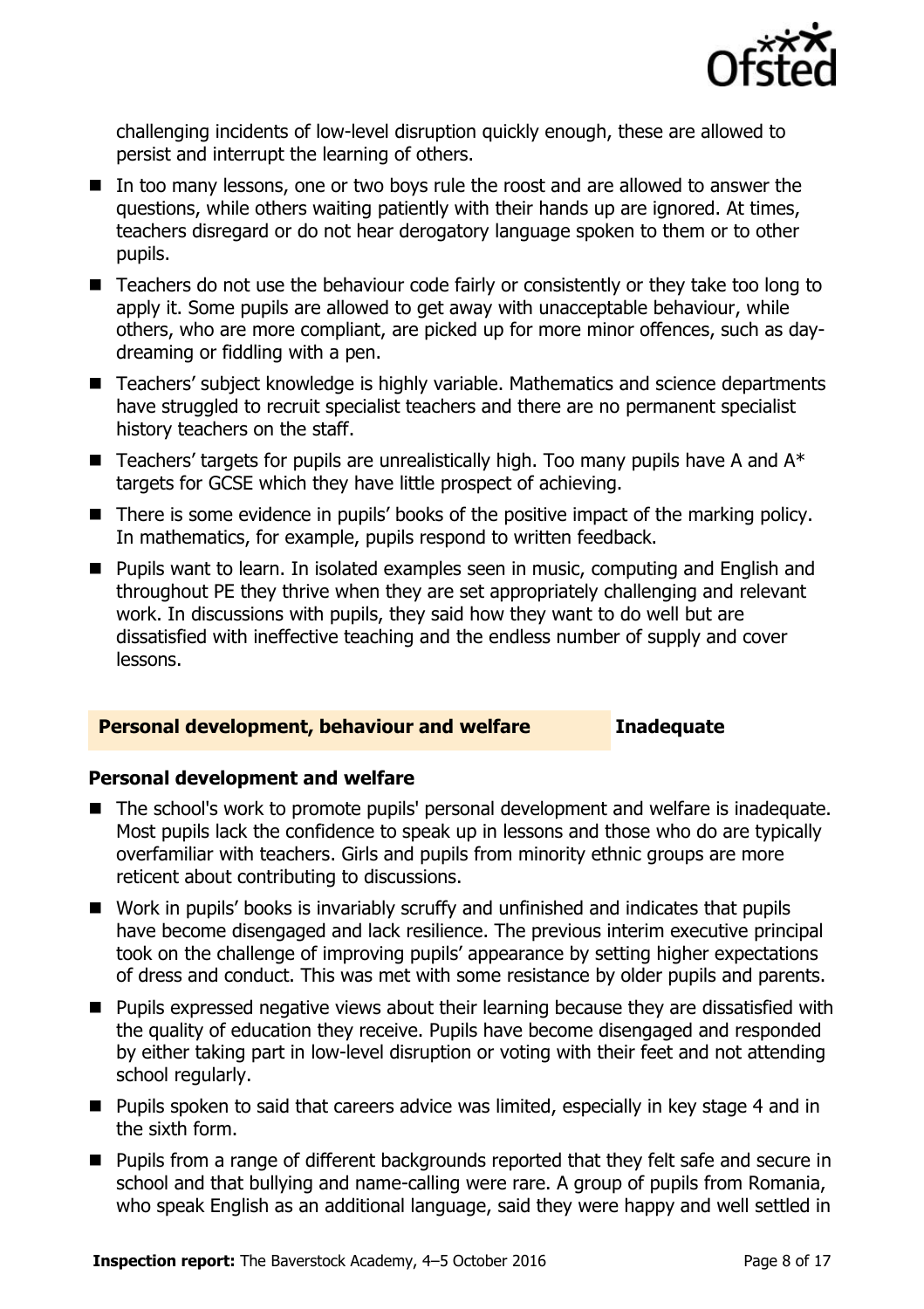

school. There had been a few instances of some pupils saying 'Romanians go home' during and after the recent European Union (EU) referendum, which they had ignored. They said, however, that they were confident about reporting incidents to their form tutor if anything upset them or they were worried.

- There are still instances where pupils who speak English as an additional language are separate from other learners in lessons. Relationships between new arrivals and other pupils have improved but are still limited.
- $\blacksquare$  Pupils have the opportunity to be involved in fundraising and previously they have supported the local community through an annual dinner for local elderly residents. Pupils can enter a GCSE if there is an examination in their home language or another language they know well.
- Pupils' health and welfare is promoted well. There have been no teenage pregnancies in recent years.

### **Behaviour**

- The behaviour of pupils is inadequate. Low-level disruption is a feature of too many lessons, ranging from some where the whole class takes part in calling out, talking across the teacher and making silly noises, to others where the behaviour of a small minority of mostly boys is allowed to disrupt the learning of others. This includes some classes in mathematics and science containing the most able pupils.
- **Pupils who have become bored with the lesson or find the work pitched at the wrong** level of challenge switch off and start to interrupt other learners. Most incidents in the classroom are low-level but when unchecked are allowed to accelerate. In some lessons where there is a lack of challenge, some pupils respond by becoming quiet and passive, particularly girls.
- Occasionally, there are more serious incidents such as abusive or discriminatory language which teachers do not consistently challenge. At times, staff and pupils are overfamiliar with each other. Staff accept cheeky comments from pupils which show a lack of respect for them and others. Although many of the comments are goodnatured, sometimes they are derogatory.
- $\blacksquare$  Pupils complained that the revised behaviour policy is not consistently applied by teachers and is therefore ineffective. Pupils' behaviour can be very different, depending on the teacher or subject and how well behaviour is managed. They reported behaviour to be good in PE, poor in geography, languages and mathematics and mixed in English and science. This was in line with inspectors' observations in lessons. Pupils also reported instances of supply staff not applying the policy well.
- Rates of fixed and permanent exclusions have been low, in a large part due to the school's use of an on-site centre (LEAP provision) as an alternative to exclusion. Now this has been disbanded.
- The rate of attendance has significantly fallen for all pupils and has been well below average for some time. It is exceptionally low for the one in four pupils in school who speak English as an additional language. Families from across Birmingham, whose children were at the early stage of learning English, were enticed with offers of free transport and uniform and 'specialist provision.' This was not sustainable financially and so the free transport and uniform were withdrawn, as was the 'specialist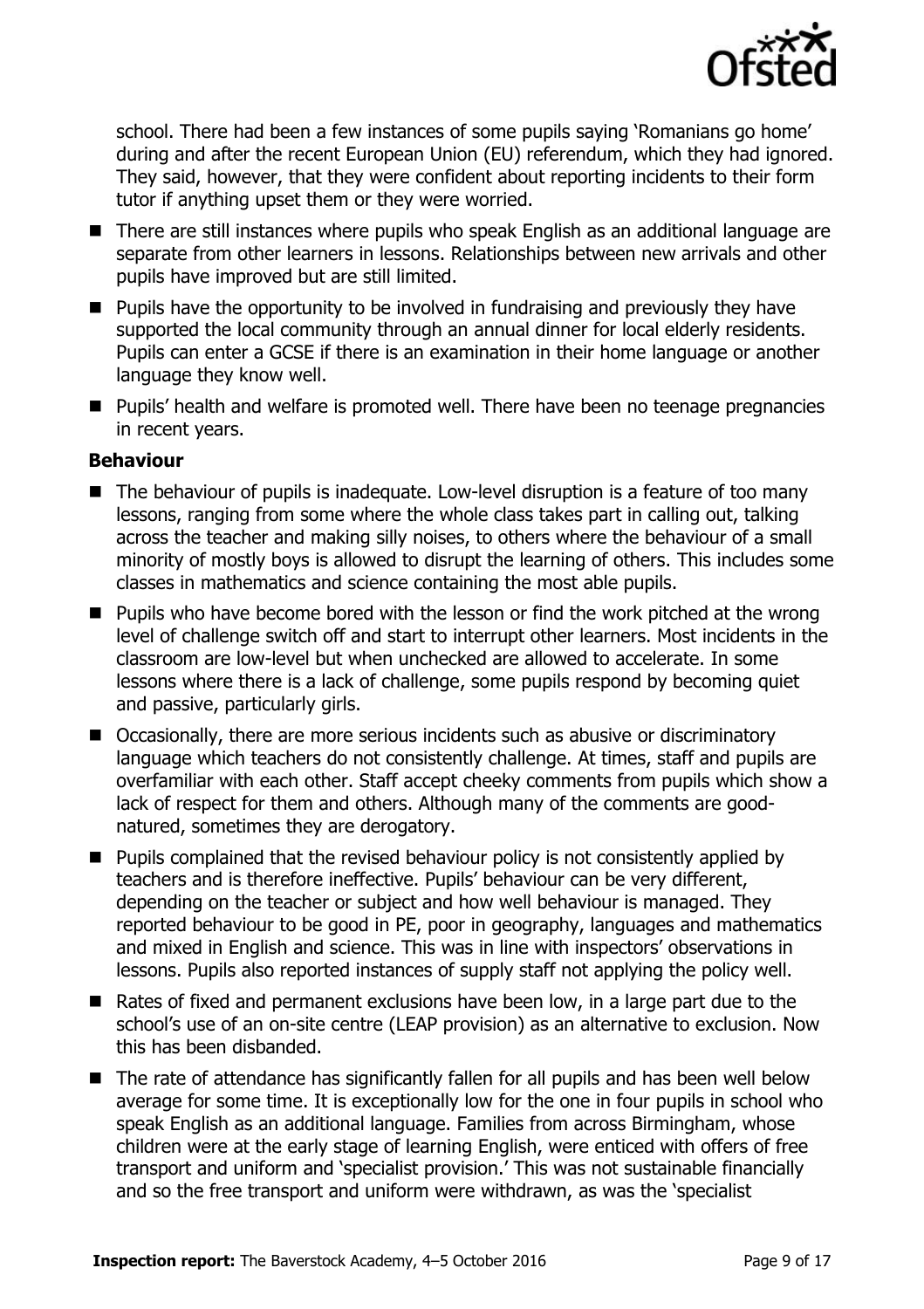

provision', because of its poor quality. It is now a struggle for these families to get their children to school because of the cost, time and distance of travel. In addition, they have found it difficult to secure places in schools which are nearer to where they live.

- $\blacksquare$  The attendance rate is also low for the majority of pupils whose first language is English and who live locally. The uncertain future of the school has had an impact on their attendance, as has the declining quality of the education provided. There is no prospect of attendance improving under the current circumstances.
- Outside of the classroom there is a calm atmosphere in corridors, on the playground and around school. No incidents of misbehaviour were seen during the inspection during breaktimes and pupils reported that this was typical. Pupils have responded well to the 'walk on the left' rule in corridors.
- In the minority of lessons where teachers manage behaviour well, including lessons seen in English, PE, computing and music, pupils are engaged and enthused. They are motivated by well-planned relevant activities that stimulate their interest.

### **Outcomes for pupils Inadequate**

- **Pupils are not making enough progress during their time in school. Given their starting** points from when they joined in Year 7, they fell well short of expectations at GCSE in the most recent examinations. According to the school's own analysis, the most recent Year 11 cohort joined from primary school with the potential to achieve an average Cgrade at GCSE. They left school in 2016 with an average E+ grade.
- The proportion of pupils making expected or more-than-expected progress from the end of key stage 2 to the end of Year 11 was very low overall, and exceptionally low in mathematics.
- **Progress of pupils from key stages 2 to 4 across a range of subjects, including English,** mathematics, science, languages and humanities, has been very low for the past three years, as it has for most pupil groups. Consequently, pupils are not well prepared for the next stage in their education, training or employment.
- Learning in lessons is too frequently hampered by planning that is not pitched at the right level. Persistent low-level disruption distracts other pupils and stops them from doing their work.
- $\blacksquare$  The proportion of pupils achieving five or more  $A^*$  to C grades, including English and mathematics, was very low in 2016 and continued a four-year declining trend. Most projections in departments were overinflated but were not as wide of the mark as they were in 2015. Pupils' target grades take little account of how well they are doing now.
- Outcomes in English and science are not as low as they are in mathematics, as a result of relatively more strengths in teaching. However, standards and rates of progress are still well below average. Outcomes in a range of other subjects, including languages and humanities, are also poor, although they are better in business studies, computing, PE and design and technology.
- Disadvantaged pupils, the most able (including those who are disadvantaged), pupils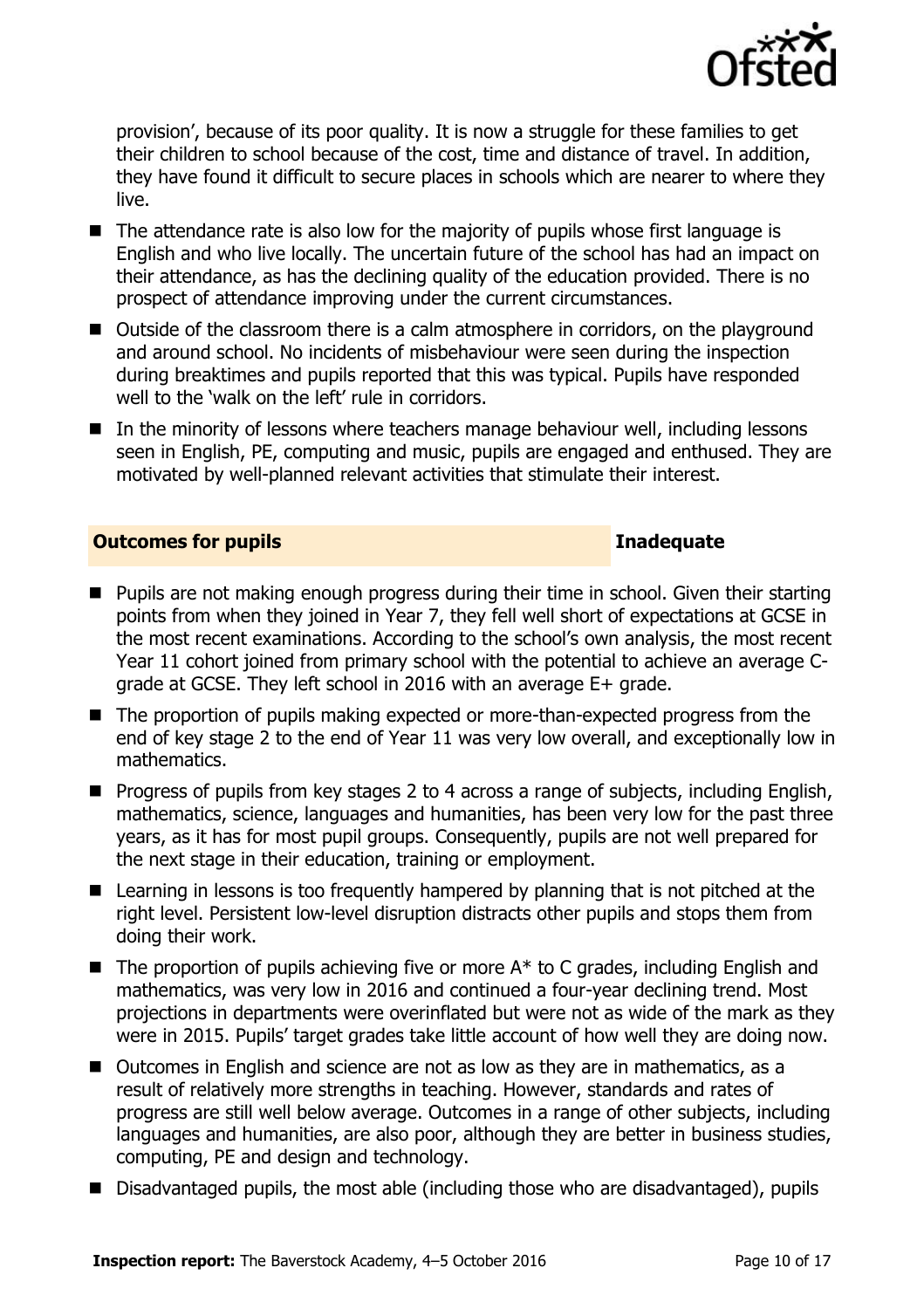

who speak English as an additional language and those who have special educational needs and/or disabilities have not made enough progress. The difference in outcomes for disadvantaged pupils compared to other pupils nationally, far from diminishing, is widening. The pupil premium is not used to support them. Teachers do not plan well for their needs in lessons and there is a lack of resources to support their learning. There is also no additional support for those pupils who need to catch up as additional catch-up funding is used to offset the deficit.

- $\blacksquare$  A very small group of most-able pupils in mathematics in Year 11, who have the potential to gain A\* or A grades at GCSE, were successfully targeted for additional specialist support. In other subjects, such as science, most-able pupils did not do very well in achieving the highest possible grades.
- **Pupils currently in Year 11 are set to achieve better, although still very low, outcomes** at GCSE compared to 2016, according to the school's projected targets. However, work seen in pupils' books indicate that too many pupils are working well below the grade they are expected to achieve. There were large disparities between projected targets and outcomes in 2016 in many subjects, but especially in core science, child development and engineering.

### **16 to 19 study programmes Inadequate**

- $\blacksquare$  The requirements of the 16 to 19 study programmes are not met. Too many students did poorly in their examinations at the end of Years 12 and 13. This was in part due to a mismatch between students' suitability for the courses. Examination results were low in A and AS grades, with a high proportion in Year 12 achieving the lowest U grades. Students spoken to said there had been little advice and guidance on the suitability of courses, given their starting points.
- Few students moved on from Year 12 into Year 13, either because of poor results or due to uncertainty over the future of the school. The rate of students' retention, therefore, is exceptionally low.
- In addition to students dropping out of unsuitably matched courses, the largest factor has been students seeking alternative placements. This is as a result of the announcements in 2016: firstly, that the sixth form would be closing; and then, more recently, the consultation on the proposed closure of the whole school. There were 17 students who left at the end of Year 12 and just eight who stayed on into Year 13.
- There is no effective leadership of the sixth form and no detailed analysis was available on the progress pupils made last year in Year 13 or the proportion achieving A\* to B grades.
- Pupils have weak English and mathematical skills which impedes them from achieving higher outcomes. They lack confidence in discussions with teachers.
- **Despite the ethnic diversity of the main school population, few minority ethnic pupils** have entered the sixth form in recent years.
- There is little on offer to students beyond the courses they are studying. There is a pastoral session first thing in the morning but little in the way of extra-curricular activity or opportunities that would foster students' personal development and well-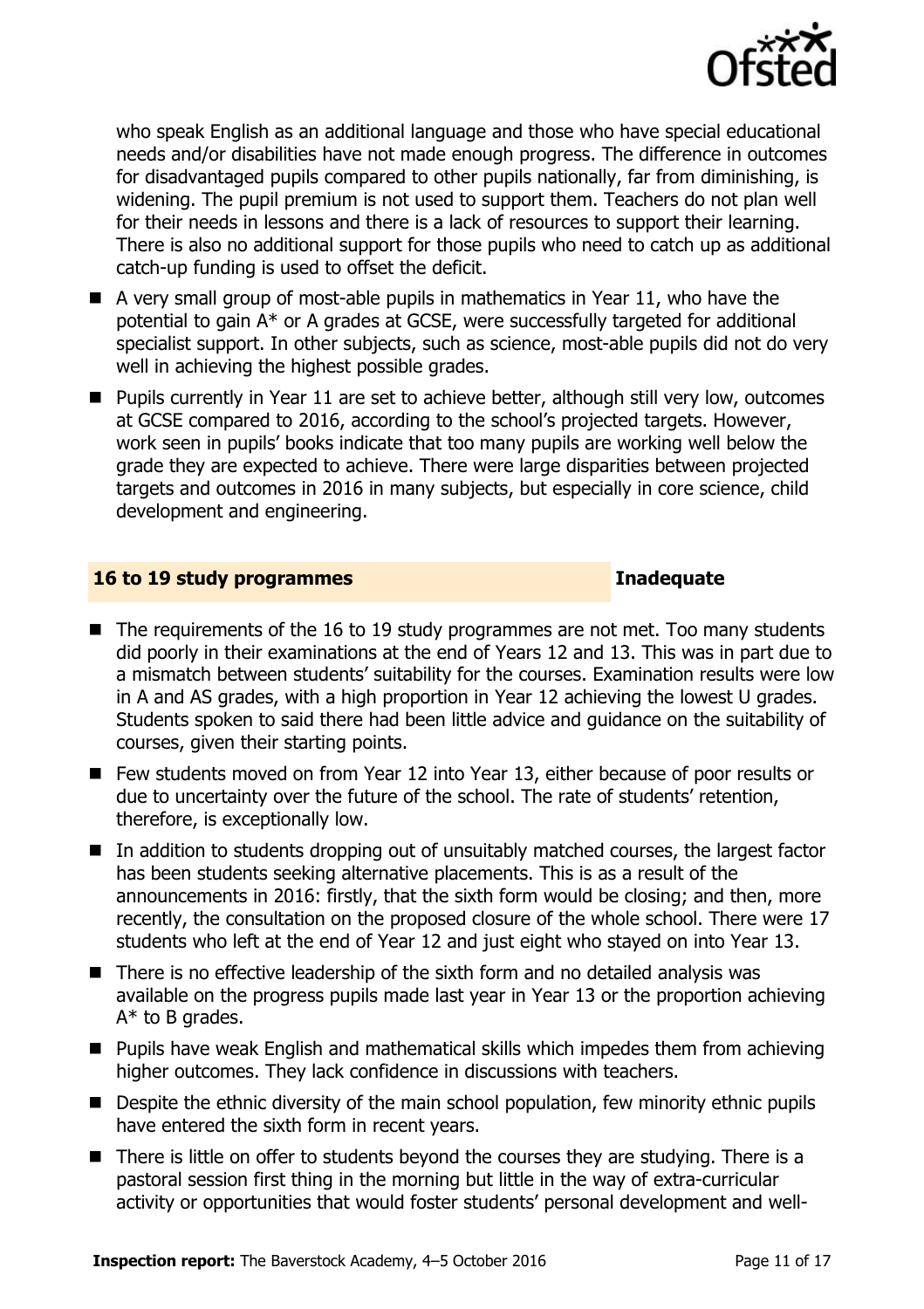

being. There are few clubs and limited opportunities to contribute to the wider life of the school. Students have received sessions on alcohol abuse and finances. A session on university and college applications is planned but students reported they have received little careers guidance.

- Some students have been on work experience but it is largely dependent on the courses they are following. For those doing health and social care it is a requirement.
- Students do not have enough resources in lessons due to the funding shortfall.
- $\blacksquare$  Teaching over time in the sixth form has been variable, with strong outcomes in vocational courses compared to lower outcomes in academic courses. Overall it is inadequate. Senior leaders are having to plug gaps where there is a shortage of specialist teachers, for example in history.
- All students' destinations from last year have been tracked and all students bar one are in education, employment or self-employment.
- Safeguarding arrangements are effective as they are in the rest of the school.
- In Year 13 last year, students had a 100% success rate in passing vocational courses.
- Attitudes to learning in the sixth form are stronger than in the rest of the school. Classes are exceptionally small and there are no disruptions to learning.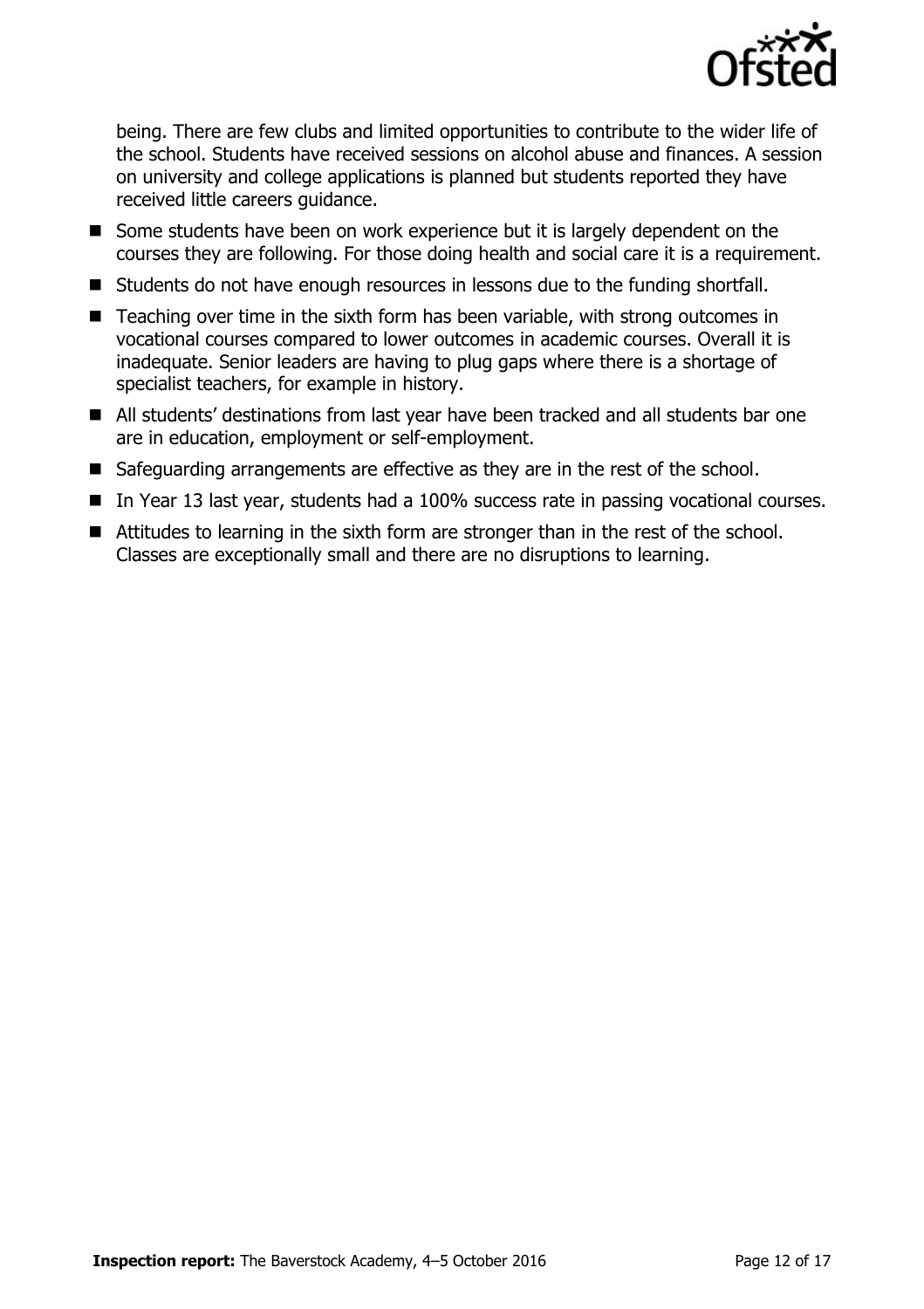

# **School details**

| Unique reference number | 139738     |
|-------------------------|------------|
| Local authority         | Birmingham |
| Inspection number       | 10019978   |

This inspection of the school was carried out under section 5 of the Education Act 2005.

| Type of school                                           | Secondary                    |
|----------------------------------------------------------|------------------------------|
| School category                                          | Academy converter            |
| Age range of pupils                                      | 11 to 18                     |
| <b>Gender of pupils</b>                                  | Mixed                        |
| Gender of pupils in 16 to 19 study<br>programmes         | Mixed                        |
| Number of pupils on the school roll                      | 460                          |
| Of which, number on roll in 16 to 19 study<br>programmes | 8                            |
| Appropriate authority                                    | Interim academy board        |
| Chair                                                    | Paul Ashdown                 |
| Interim executive principal                              | Peter Cox                    |
| Telephone number                                         | 0121 430 7924                |
| Website                                                  | www.baverstockacademy.co.uk/ |
| <b>Email address</b>                                     | info@baverstock.bham.sch.uk  |
| Date of previous inspection                              | 24-25 September 2014         |

### **Information about this school**

- Baverstock is much smaller than the average-sized secondary school. The number on roll has declined by 200 since the last inspection in 2014, when the school was placed in special measures. The number of students on roll in the sixth form has fallen from two years ago, when there were 79, to eight this year. There are 41 pupils on roll in Year 7. Baverstock has 450 fewer pupils since it converted to become a stand-alone academy in June 2013.
- The proportion of pupils who have special educational needs and/or disabilities is about one in seven, which is broadly average. The percentage of pupils with a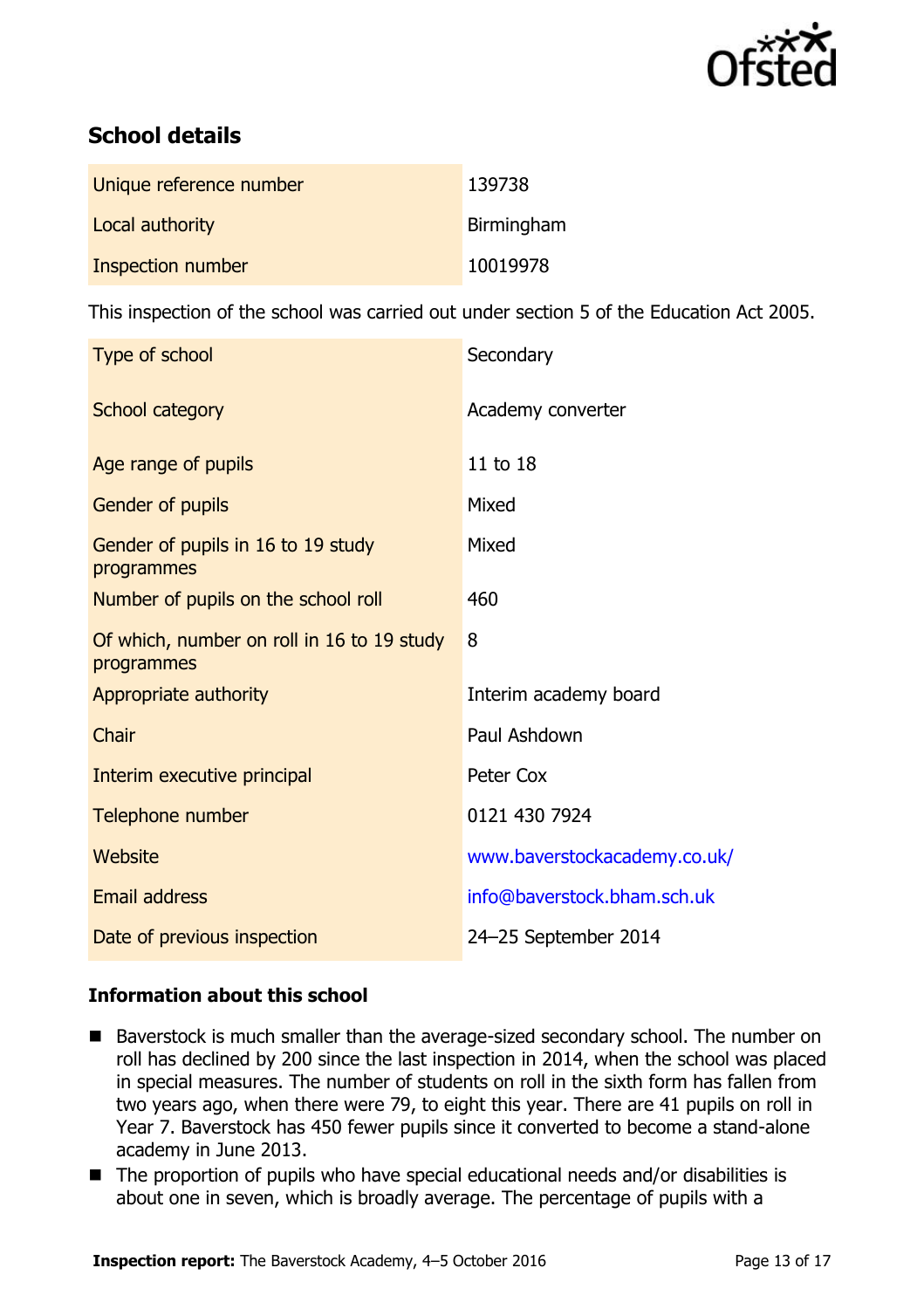

statement of special educational needs or an education, health and care plan is below average.

- The proportion of pupils from minority ethnic groups and who speak English as an additional language is above average. This includes a number of pupils who are new to English from EU accession countries such as Poland and Romania.
- The proportion of pupils known to be eligible for pupil premium funding is well above the national average. Two out of three pupils in school are eligible for free school meals.
- The proportion of pupils who leave the school midway through a key stage is exceptionally high and rising as a result of the proposed consultation in June 2016 on the possible closure of the school.
- The principal who was in post at the time of the last inspection has been absent since October 2015. An interim executive principal was appointed from December 2015 and left in June 2016. The current interim executive principal has been in post since then and is in school on average three days a week.
- An IAB was established with a new chair in January 2016 to replace the governing body. The chair of the previous governing body remained as chair of the LEAP Academy Trust. The chair of the IAB resigned in May 2016 to be replaced by the current IAB chair.
- The school was issued with a financial notice to improve by the Education Funding Agency in October 2015. Following this, the school announced in 2016 that the sixth form would be closing as part of cost-cutting measures. Year 13 has remained open until 2017 to enable students to complete their courses.
- Consultation with parents about the future of the school was intended but this was put on hold in August 2016 at the request of the regional schools commissioner and the Department for Education (DfE), as further efforts were made to find a sponsor.
- A number of senior leaders, heads of department and teachers have left since the last inspection. Two senior leaders are currently on secondment, as is the head of mathematics, who has not been replaced. A numbers of other heads of department and teachers are due to leave at Christmas. A number of subjects, including geography and history, do not have a head of department and are being overseen by senior leaders.
- $\blacksquare$  There is a high number of temporary and cover staff in post.
- $\blacksquare$  There are no pupils in alternative provision.
- At the time of the last inspection, the school ran an on-site centre called LEAP for pupils at risk of exclusion or who had attendance issues. It also ran a centre seven miles away from the school, entitled Baverstock in the City, for new arrivals, mainly from Eastern Europe, who were at an early stage of learning English as an additional language. It actively recruited such pupils from across Birmingham. Both centres were rapidly disbanded shortly after the arrival of the previous interim executive principal and in response to the last inspection report and subsequent special measures monitoring visits.
- Based on its 2015 results, the school does not meet the government's floor standards. These are the minimum standards expected for pupils' learning and progress in English and mathematics.
- The school does not comply with DfE guidance on what academies should publish on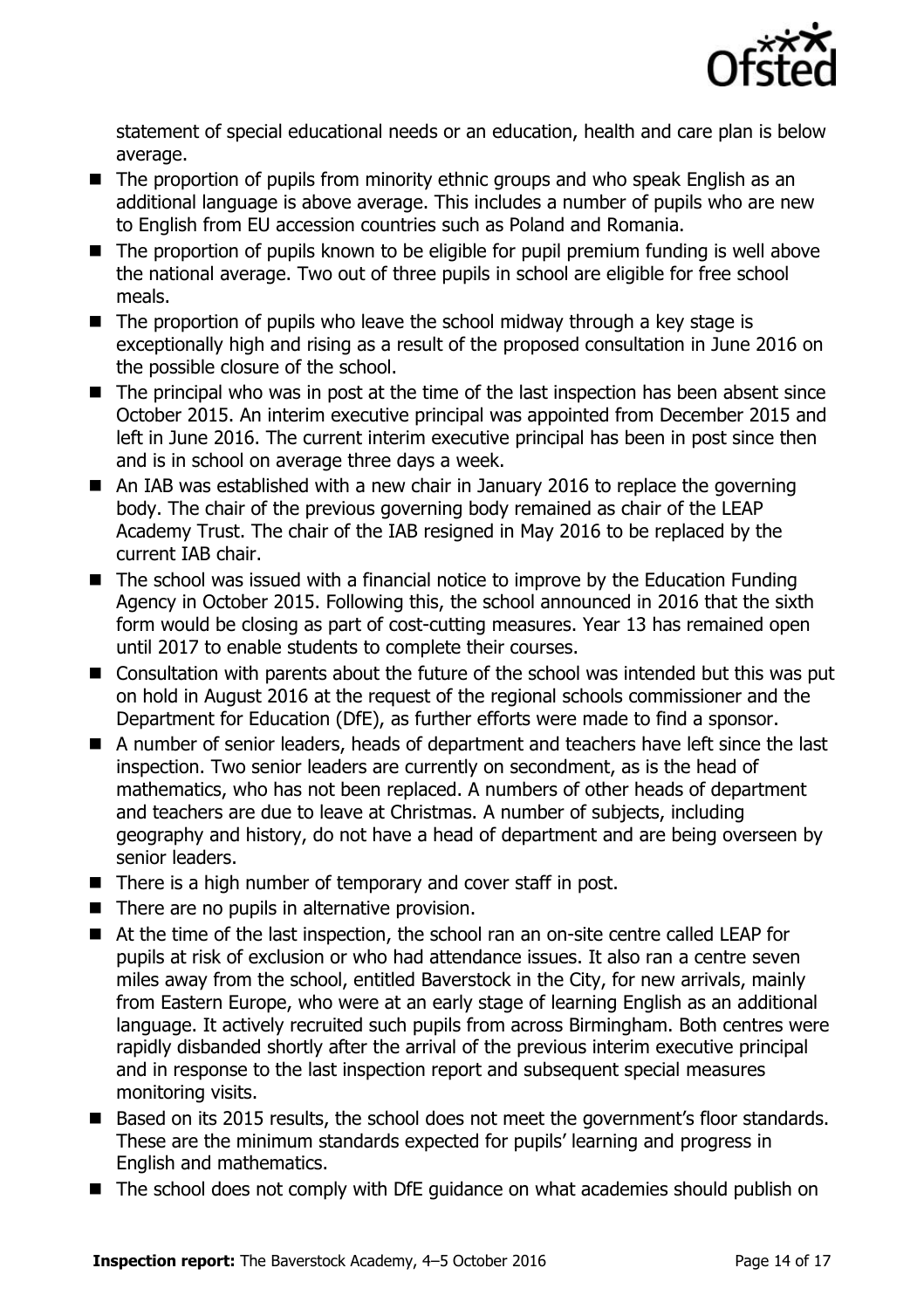

their website about examination results, the curriculum, pupil premium funding, Year 7 literacy and numeracy catch-up funding, special educational needs, accessibility plans for disabled pupils and up-to-date details of governance arrangements and duties.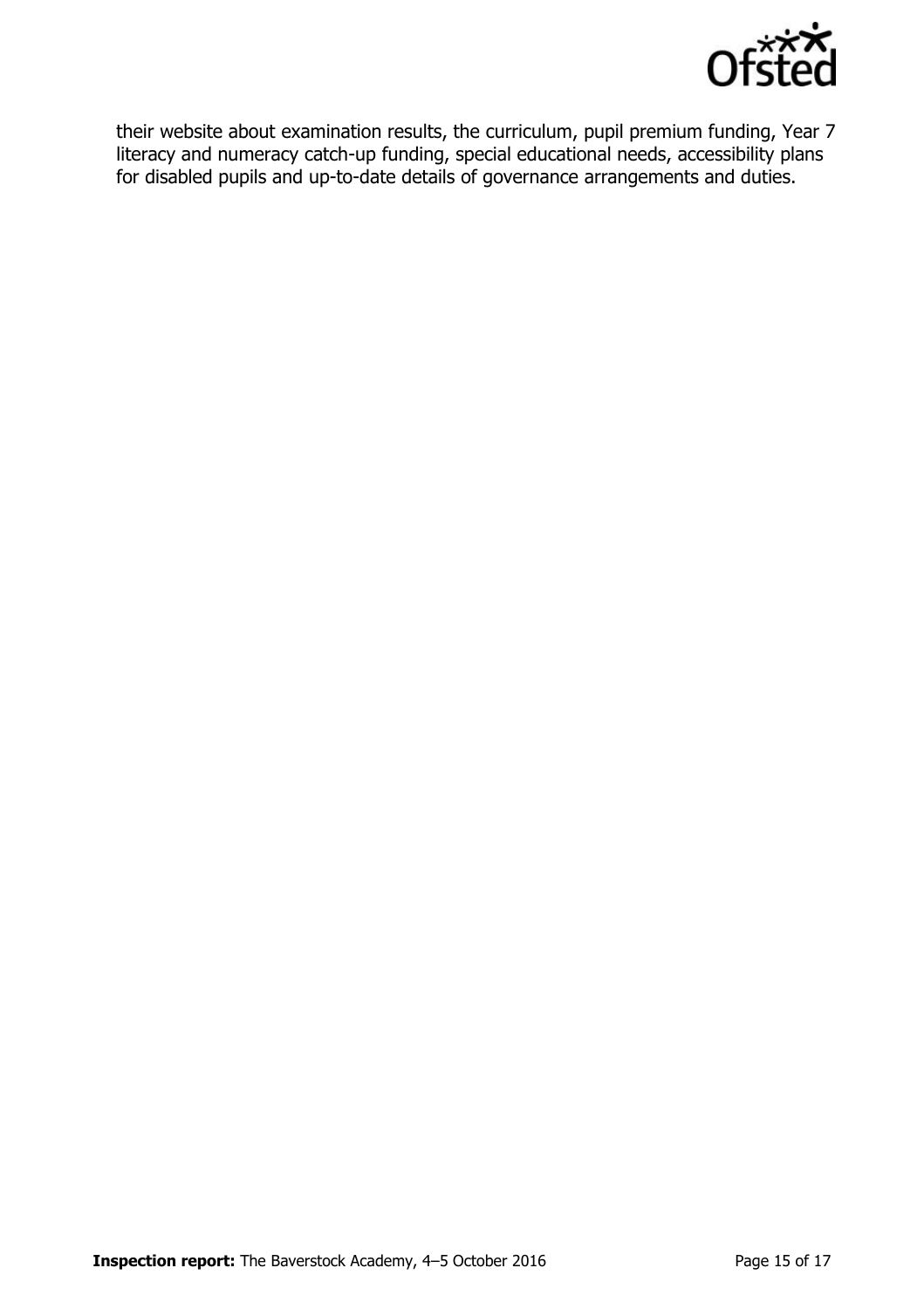

## **Information about this inspection**

- Inspectors observed 27 lessons or parts of lessons, of which five were jointly observed with senior leaders. In addition, inspectors made a number of other short visits to lessons and other activities, for example to look at pupils' books, talk to pupils and observe an assembly.
- **Inspectors heard pupils read during lessons.**
- Inspectors held meetings with the interim executive principal, other leaders, other members of staff and three groups of pupils. The lead inspector spoke to the chair of the interim academy board by telephone, as well as the chair of 'Save Baverstock'. The chair of the LEAP Academy Trust was unavailable, as were representatives from Ninestiles Academy and Birmingham Education Partnership.
- There were too few responses to the online questionnaire, Parent View, and Parent View free-text responses to enable inspectors to take account of parents' views.
- Inspectors observed the school's work and scrutinised a number of documents, including the interim executive principal's report to the IAB, improvement plans and school information on pupils' recent attainment and progress.
- Inspectors also considered behaviour and attendance information, policies and procedures, including special educational needs, pupil premium, Year 7 catch-up funding, safeguarding, child protection and behaviour.

### **Inspection team**

| Mark Sims, lead inspector | Her Majesty's Inspector |
|---------------------------|-------------------------|
| <b>Bernice Astling</b>    | Ofsted Inspector        |
| <b>Graeme Rudland</b>     | Ofsted Inspector        |
| <b>Philip Hamilton</b>    | Ofsted Inspector        |